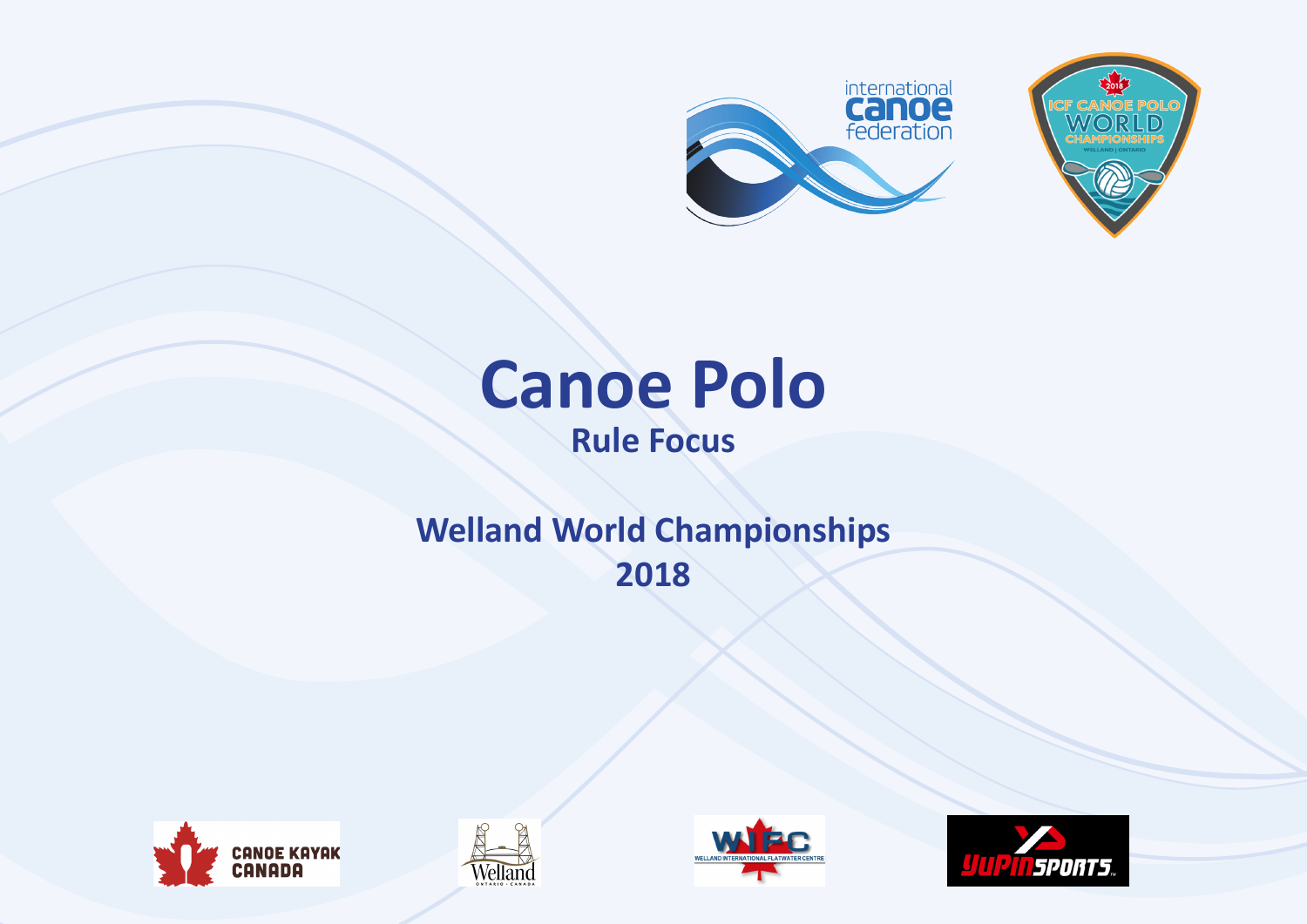

**The purpose of this Rule Focus is to increase the consistency of refereeing at the championships and to give clarity to Referees.**

**It is intended to be an open and public document, so that Coaches and Players can be aware of areas that Referees are being asked to consider,**  *PRIOR* **to the start of the Championships.**







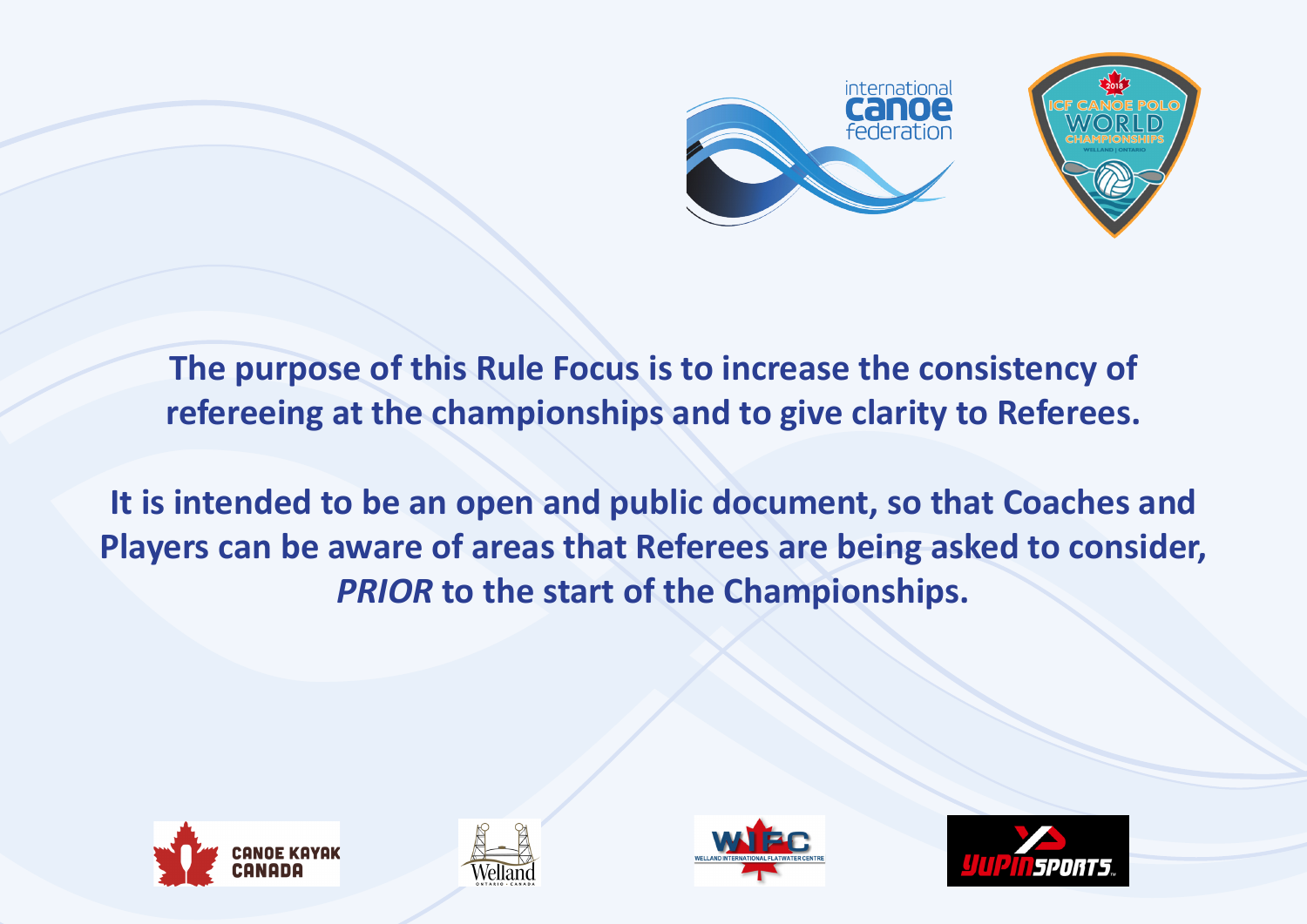



# **Specific areas of focus:**

- **Sprint Start**
- **Advantage**
- **Contact with the ball in a players hand**
- **Obstruction in the 6m area**

## **Use of technology:**

- **Referee Headsets**
- **Goal line Cameras**







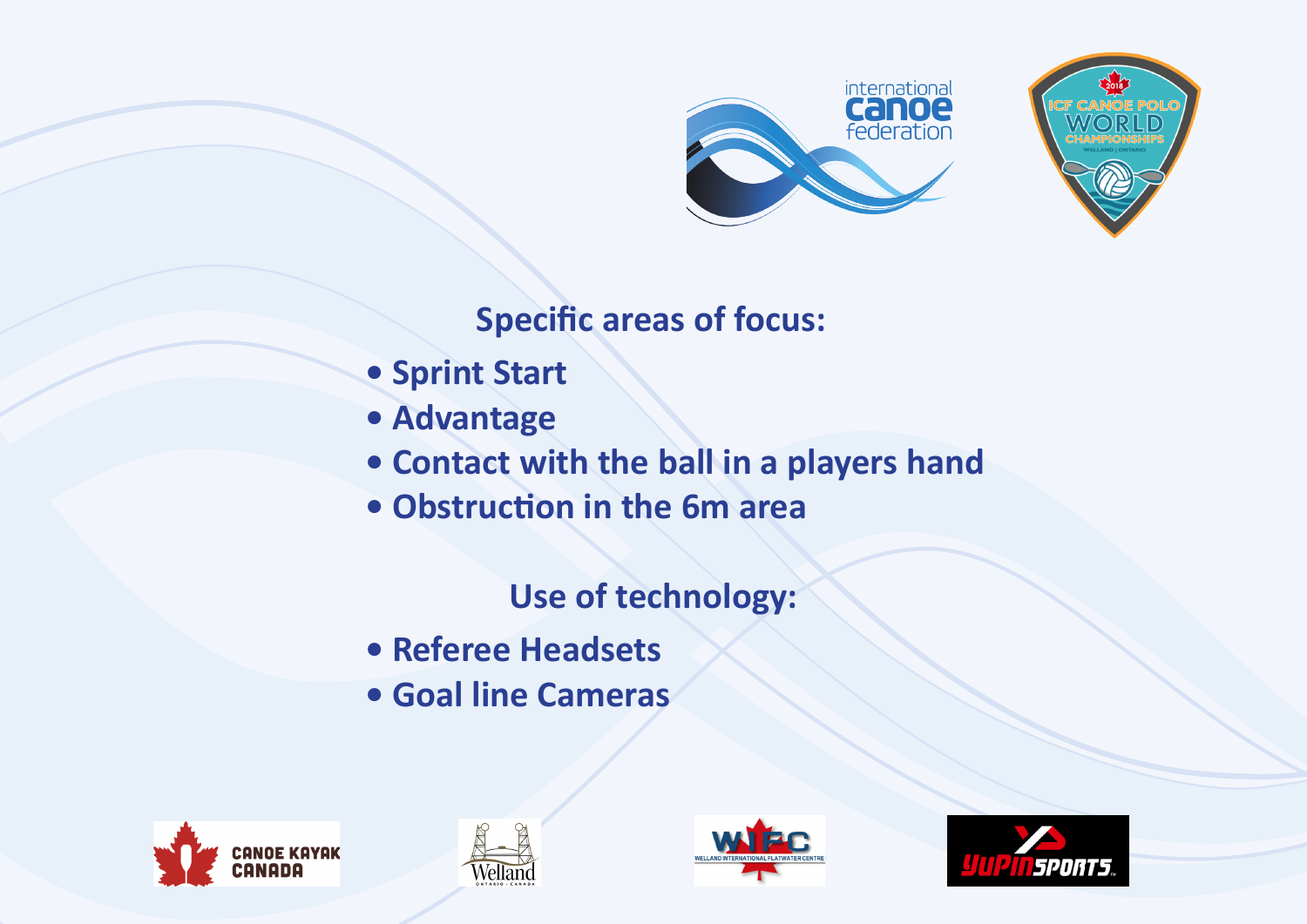



## **Sprint Start**

**When the players come together the focus should be on how they are controlling their boat.**

**Out of control and into body – FOUL**

**If the player on top rides over the deck in one continuous action with no significant contact to the body – NO FOUL**

**Bow of the boat into body or face-guard – FOUL**

**Didn't win possession but continues to paddle onto the boat into the body of the opponent or onto the spray-deck and stops - FOUL**

**Didn't win possession but continues to paddle under the boat until it contacts his body and stops - NO FOUL**

**A player who could have avoided any of the fouls above should receive at least a Green Card.**







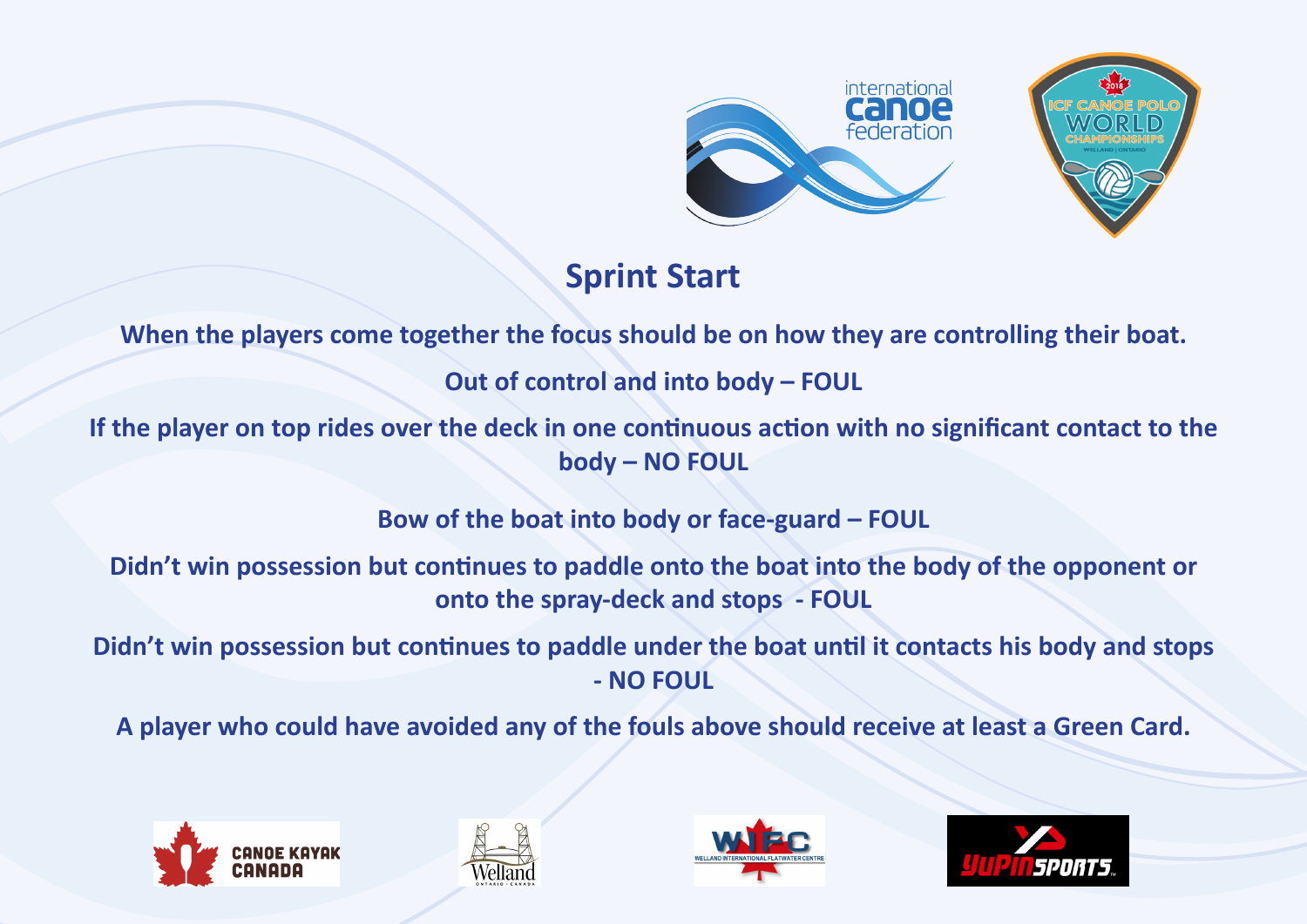



### **Advantage**

**What is the 'real' advantage in allowing play to continue? There should be a "benefit" to the play continuing (73.1)**

**Is a goal the likely end result?**

**Card can be issued at the next break in play if the original foul would deserve it.**

**Pass does not complete or no shot. - Then make sure you call it back to the point of the original foul**

**It may help players and spectators if Referees can continue signalling "play on" throughout the time that they are playing advintage.**







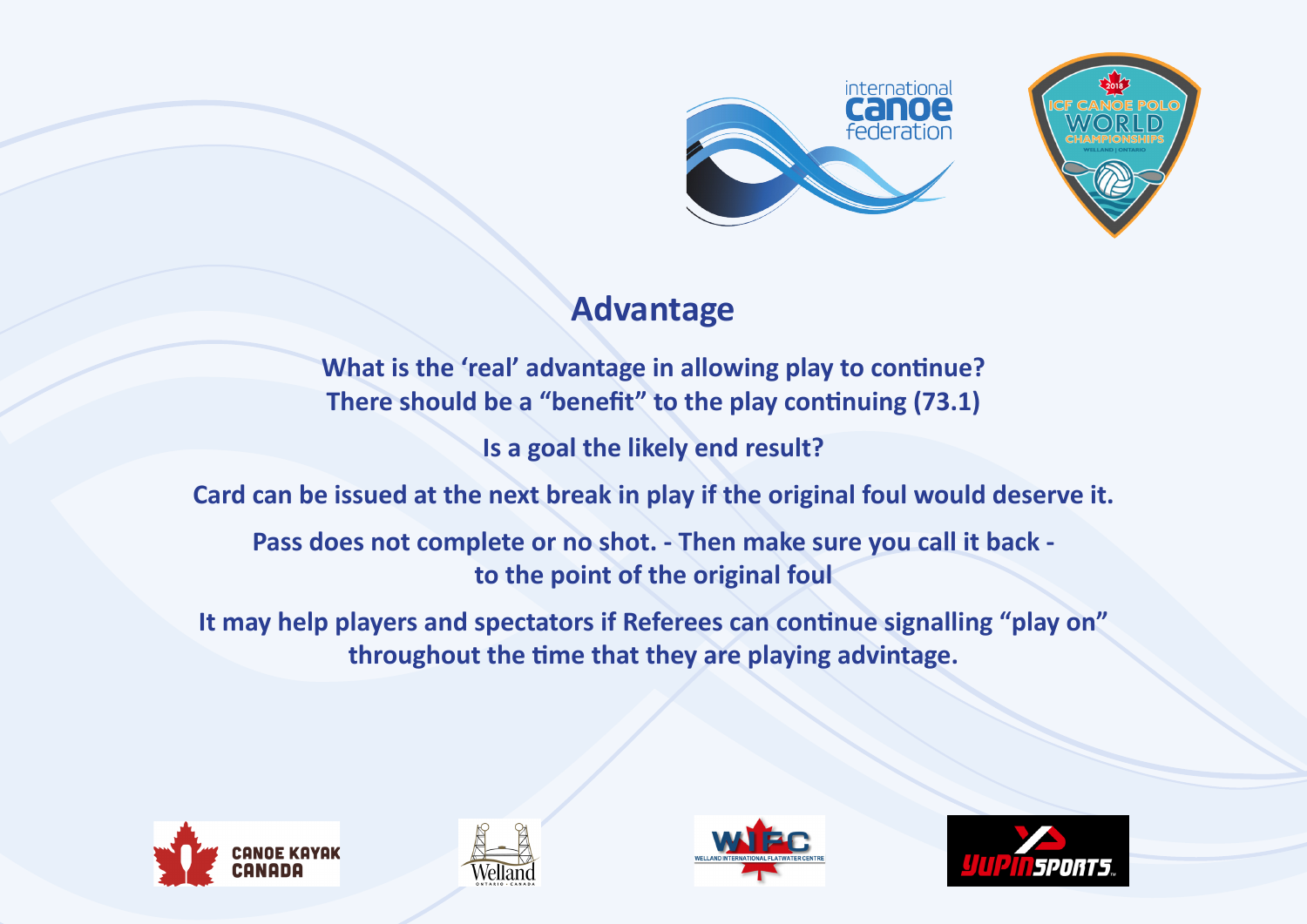



#### **Contact with the ball in a players hand - Open play**

**The punctuation of 69.5 has given rise to an inconsistency between referees.**

**For clarity - the intention is that during open play IT WILL BE ALLOWED, to take or knock the ball from an opponent's hand, so long as there is no direct contact with the opponent.**

 **Any force that is deemed, by the referee, to be excessive or in which, in any way, endangers the tackled player will result in a foul being called. (Downward pressure is not generally acceptable)**







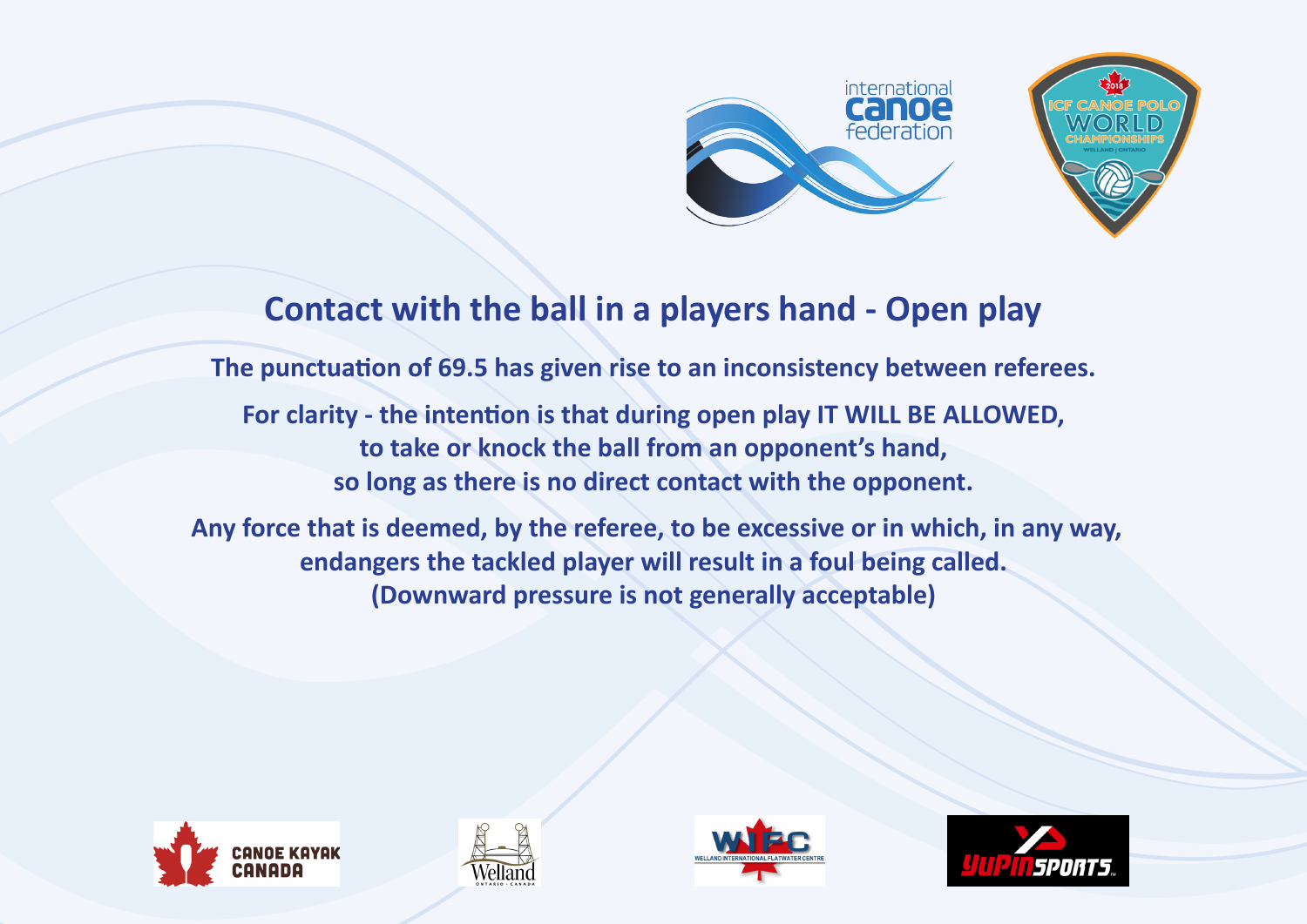



#### **Contact with the ball in a players hand - When shooting**

**Any contact with the arm that is likely to cause injury must be called as a foul. Covered by any or a combination of the following rules :** 

**65 Illegal Hand Tackle**

**69 Illegal Holding**

 **Any hand-tackle, which endangers the tackled player.**

**And**

**65.2 Any body contact other than one open hand to the opponents' back, upper arm or side.**

**CONTINUED**







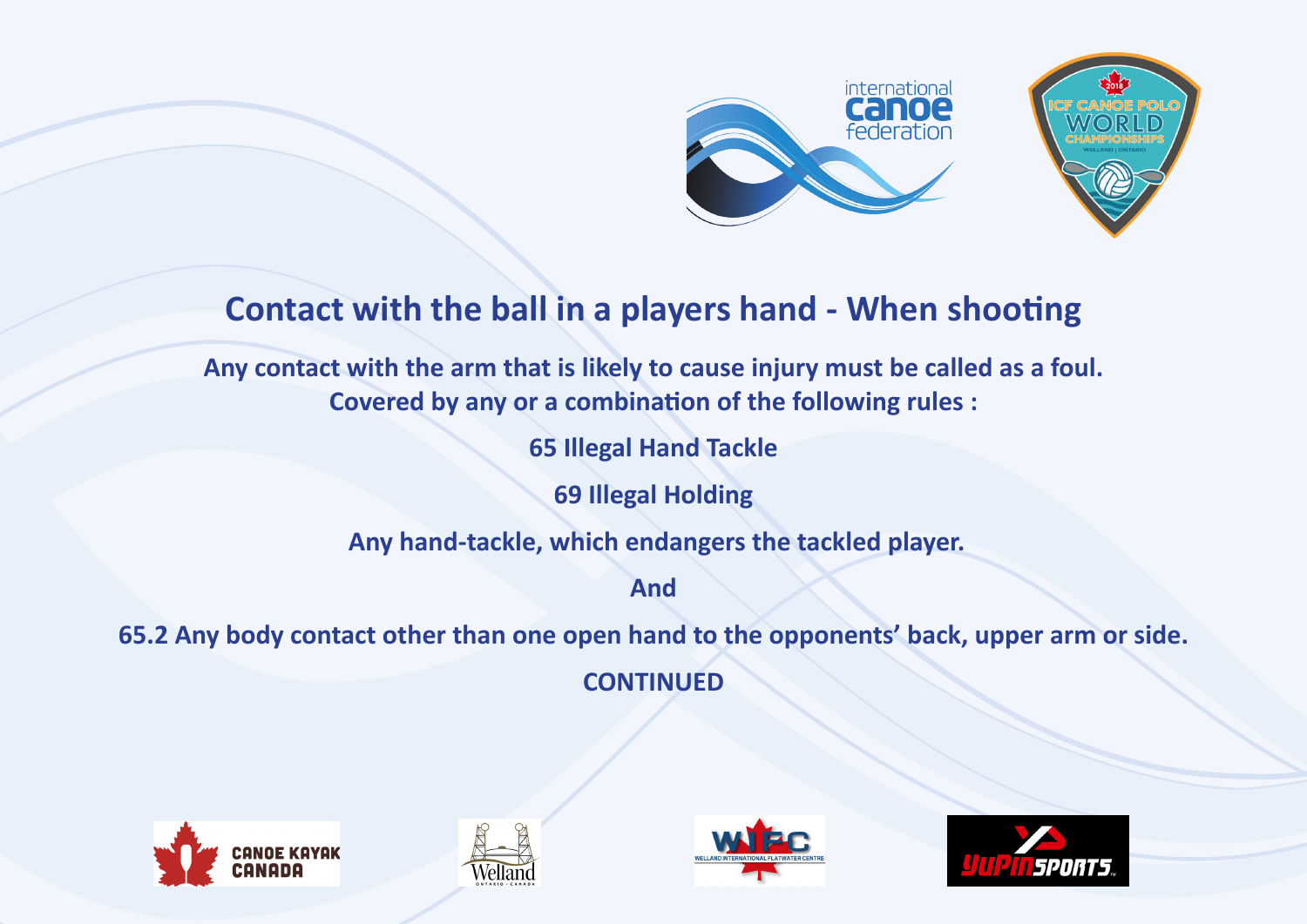



# **Contact with the ball in a players hand - When shooting (Continued)**

**Illegal Holding - additional clarification adapted from European Handball**

**Existing rule:**

 **"69.5 A player using a forceful action with one or both hands that results in significant contact with the opponent's arm, or with the ball that is still in contact with the opponent's hand."**

**ADDITIONAL NEW CLARIFICATION to be added to 69.5:** 

**'Any contact from the side or behind that either strikes or pulls back the throwing arm an opponent who is in the process of throwing or passing the ball.'**

**A Free Shot or Goal Penalty Shot with the appropriate card will apply depending on the situation, location and severity of the foul.**







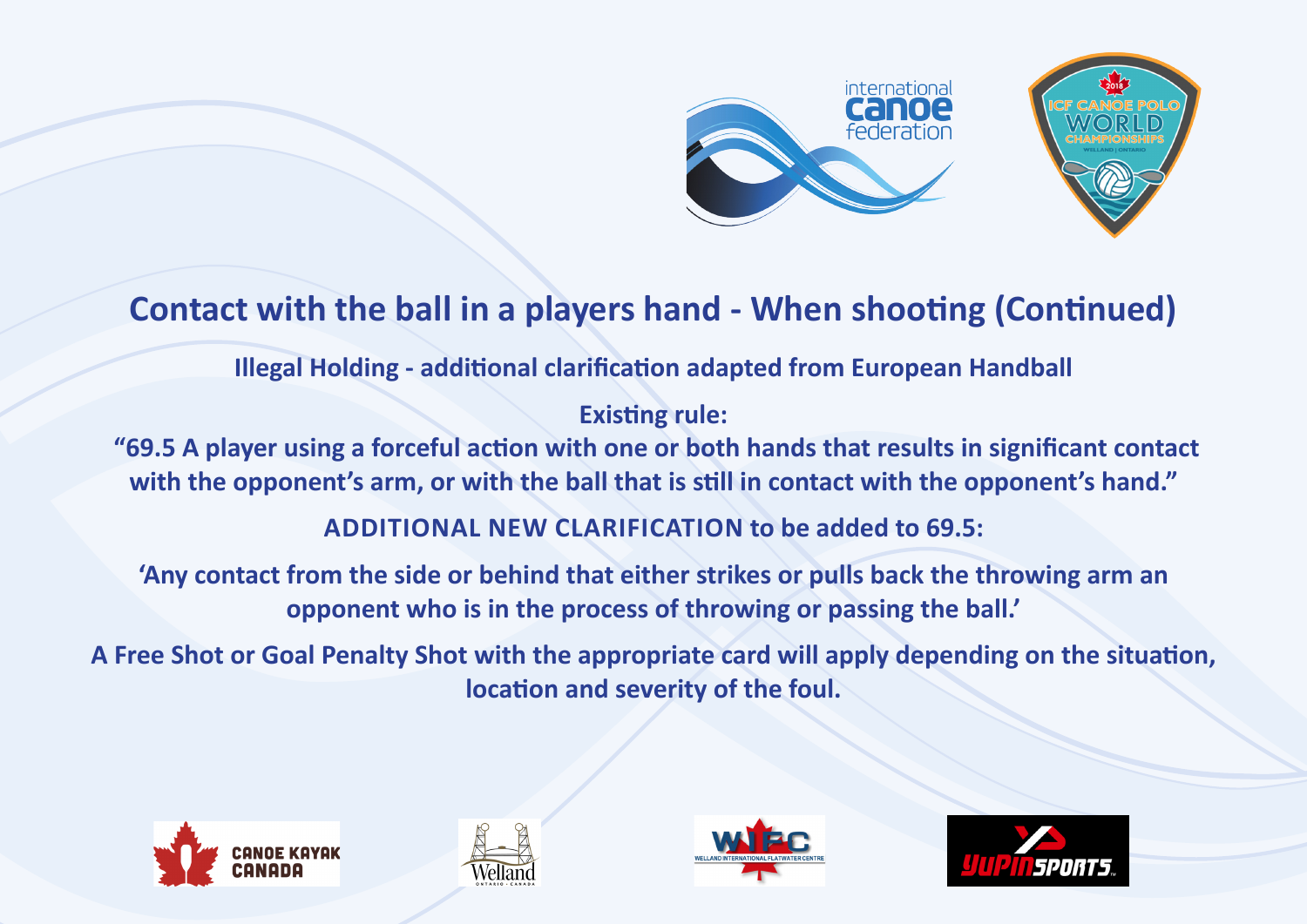



#### **Obstruction in the 6m area**

**Rule 67 defines a jostle: "A jostle is a player manoeuvring their kayak against an opponent's kayak... at the attacking end of the field, to gain a position"**

**This rule has meant that almost all boat to boat contact in the 6m area becomes part of a jostle. Therefore, apart from the exceptions of 67.2, 67.3 and 67.4, that contact WOULD NOT be called as a foul. Players engaged in jostling cannot unilaterally decide that they are no longer jostling.**

**However in some circumstances it can be seen that contact in the 6m area may not be considered as a jostle and then a foul could be called for Illegal Obstruction.**

**The most quoted example is a player who takes a corner throw and is then prevented from joining the general play by an opponent. They are not jostling, they are being illegally obstructed.**